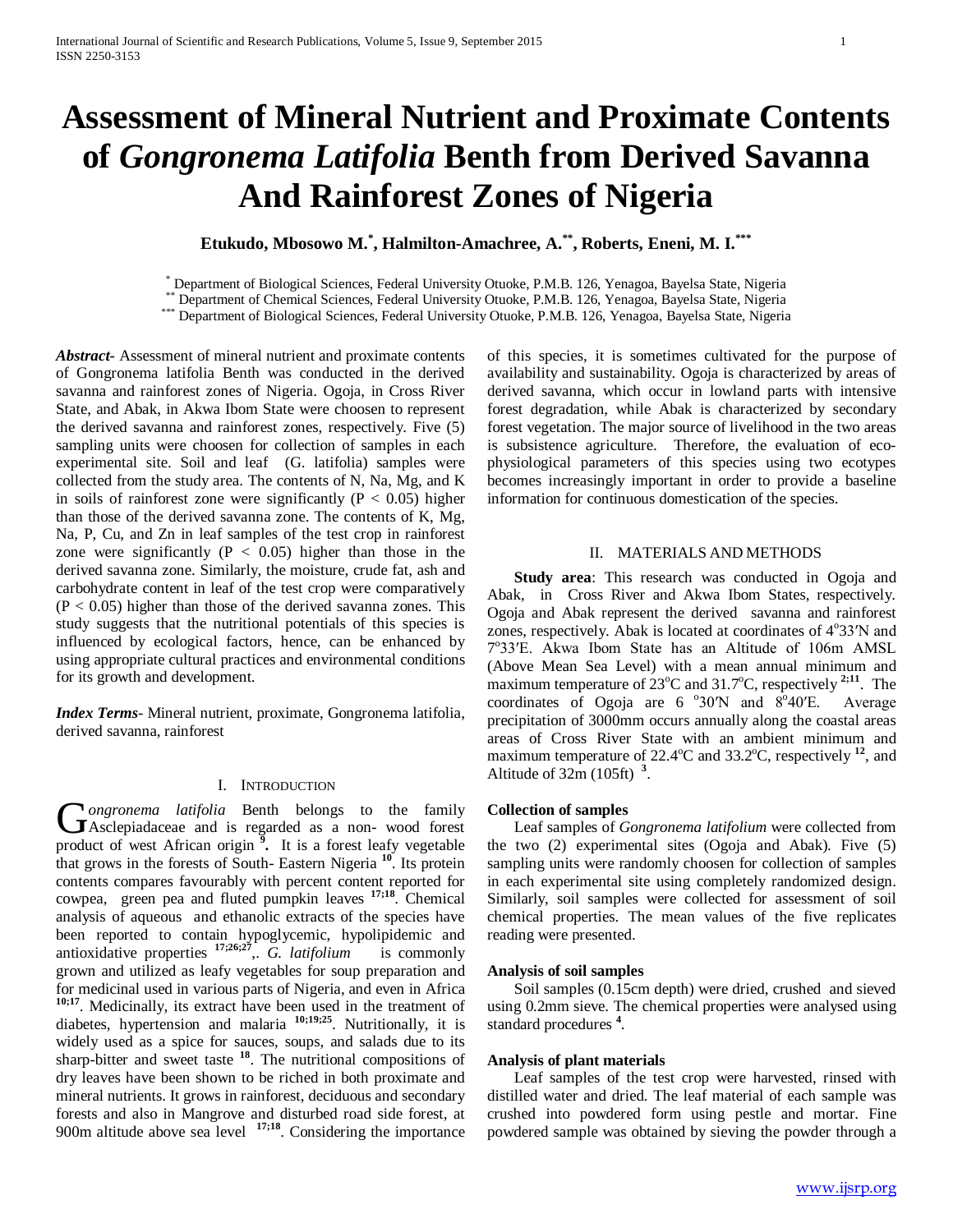0.002mm wire mesh. The samples were kept in small bottles for analysis. Standard methods of  $4;20$  were used for the analysis. Phosphorus was assayed spectrophotometrically by ammonium-Vanadate-molybdate method, potassium by using a frame photometer and other elements by atomic absorbtion spectrophotometer.

#### **Statistical analysis**

Standard errors of the mean values were calculated and data were subjected to Analysis of variance (ANOVA) at 0.05% probability level **<sup>13</sup>**.

### III. RESULTS AND DISCUSSION

The chemical properties of experimental soil are presented in Table 1. The pH of the secondary forest and derived savanna soils were slightly acidic with a pH value of 5.40 and 5.01, respectively. Higher contents of phosphorus, nitrogen, magnesium, sodium and potassium were recorded in soils of rainforest zone than those of derived savanna zone. These values showed statistical  $(P < 0.05)$  significance. The variation in the chemical properties of the two experimental soils may be attributed to differences in prevailing ecological conditions together with the cultural practices of a given site  $5,14$ . The soil is a medium for plant growth, hence its physico-chemical properties affect the nutrients availability, absorption as well as plant growth and development **21;24**.

Table 2 shows the mineral element in leaf samples of *G. latifolia* from the two experimental locations. The contents of potassium, magnesium, sodium, phosphorus, copper and zinc in leaf samples of the test crop in the rainforest zone were significantly ( $P < 0.05$ ) higher than those in the derived savanna zone. The disparity in contents of mineral elements between the two ecotypes examined in this study (Ca, K, Mg, Na, P, Pb, Cu, Zn and Fe) may be due to the overriding factor of pH which regulate the acidity and alkalinity of the soil medium, hence, affects the absorption of specific nutrients **6;14**. Variability in soil pH may be attributed to the ecological variation between the derived savanna and secondary forest habitat, respectively. Soil pH directly affects the solubility of many nutrients in soils for proper plant growth and development **15;23**. Therefore, the rate of accumulation of an ion in root cells and the entire plant is proportional to the external concentration of such ions, which ultimately affect the rate of synthesis of products and metabolic processes in plant **1;7**.

Table 3 shows the proximate composition of leaf samples of *G. latifolia* from the two experimental locations. The moisture, crude fat, ash and carbohydrate contents in leaf of the test crop were comparatively ( $P < 0.05$ ) higher than those of the derived savanna zone. The plant- soil –water interaction plays a major role in absorption of nutrients by plants **1;16**. The formation of nutritional components as well as biochemical attributes in plants is regulated by these physiological reactions **<sup>22</sup>**. The molecular basis of the cell play some crucial role in the formation of complex molecules such as carbohydrate, proteins, fat, etc. **8;16**.

# **Table 1: Chemical properties of experimental soil**

| Sampling Site  | Rainforest      | Derived Savanna |
|----------------|-----------------|-----------------|
| Parameters     |                 |                 |
| pH             | $5.40 \pm 0.21$ | $5.01 \pm 0.34$ |
| Available-P    | $7.29 \pm 0.36$ | $4.42 \pm 0.39$ |
| (mg/100g)      |                 |                 |
| Total- $N$ (%) | $1.64 \pm 0.16$ | $0.17 \pm 0.06$ |
| Organic C (%)  | $2.06 \pm 0.12$ | $3.02 \pm 0.15$ |
| Ca $(mg/100g)$ | $2.63 \pm 0.30$ | $3.04 \pm 0.46$ |
| $Mg$ (mg/100g) | $2.16 \pm 0.14$ | $1.27 \pm 0.33$ |
| Na $(mg/100g)$ | $3.24 \pm 0.20$ | $0.16 \pm 0.04$ |
| K $(mg/100g)$  | $1.22 \pm 0.10$ | $0.26 \pm 0.02$ |
|                |                 |                 |

Mean± standard error of 5 replicates

**Table 2: Mineral element in leaf samples of** *Gongronema latifolia* **from the two experimental locations**

| Sampling Site      | Rainforest        | Derived Savanna   |
|--------------------|-------------------|-------------------|
| Parameters (mg/kg) |                   |                   |
| Calcium            | $79.25 \pm 0.23$  | $86.52 \pm 0.42$  |
| Potassium          | $256.14 \pm 0.19$ | $248.36 \pm 0.33$ |
| Magnesium          | $56.66 \pm 1.18$  | $47.21 \pm 0.39$  |
| Sodium             | $121.35 \pm 1.10$ | $116.02 \pm 1.10$ |
| Phosphorus         | $32.21 \pm 0.34$  | $27.07 \pm 0.73$  |
| Lead               | $0.24 \pm 0.03$   | $0.30 \pm 0.02$   |
| Copper             | $1.08 \pm 0.10$   | $1.02 \pm 0.06$   |
| Zinc               | $11.21 \pm 0.22$  | $9.03 \pm 0.28$   |
| Iron               | $0.20 \pm 0.02$   | $0.32 \pm 0.02$   |

Mean± standard error of 5 replicates

### **Table 3: Proximate composition in leaf samples of**  *Gongronema latifolia* **from the two experimental locations**

| Sampling Site  | Rainforest        | Derived Savanna   |
|----------------|-------------------|-------------------|
| Parameters (%) |                   |                   |
| Moisture       | $11.08 \pm 0.27$  | $11.02 \pm 0.23$  |
| Crude protein  | $18.29 \pm 0.30$  | $20.46 \pm 0.14$  |
| Crude fibre    | $9.02 \pm 1.24$   | $9.64 \pm 0.22$   |
| Crude fat      | $6.17 \pm 1.20$   | $6.02 \pm 1.07$   |
| Ash            | $11.36 \pm 0.49$  | $11.17 \pm 0.34$  |
| Carbohydrate   | $126.21 \pm 0.27$ | $120.30 \pm 0.63$ |

Mean± standard error of 5 replicates

#### IV. CONCLUSION

This study shows that *G. latifolium* leaf has the nutritional potentials for use as a source of food nutrient for the teaming population. However, nutrient contents of the species is influenced by ecotype. Therefore, appropriate cultural practices and suitable environmental conditions are required for optimum nutritional composition of the species.

#### ACKNOWLEDGEMENT

We wish to appreciate the contributions from Mr. Isaac Udo Isaac, the Senior Technologist, Department of Chemistry, and Mr